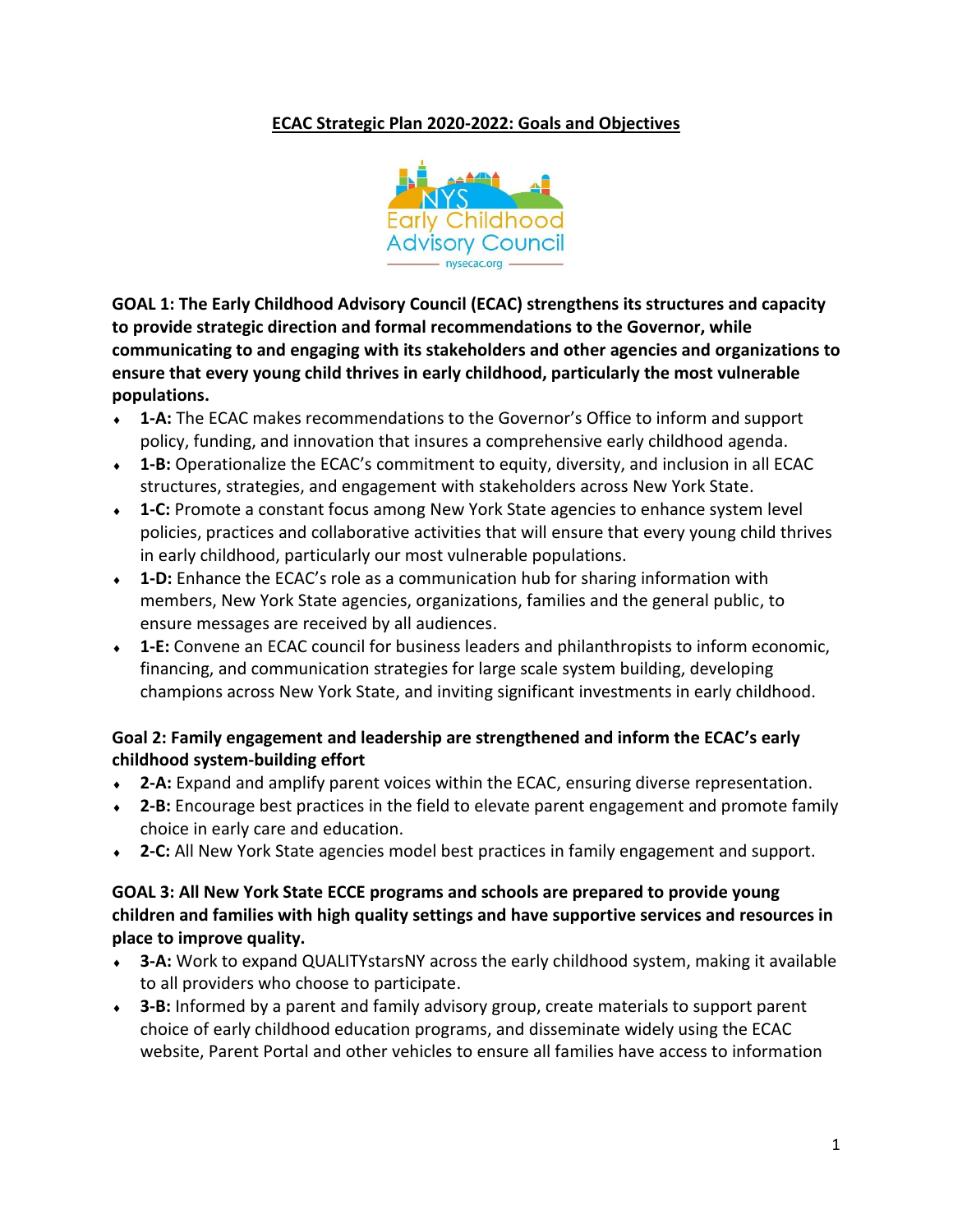**GOAL 4: All system building efforts are informed by a whole child perspective that includes mental health, oral health and physical health as integral for high-quality early care and education programs.**

- **4-A:** Support the implementation of the Pyramid Model, a framework for teaching social and emotional skills to children, teachers, families and other staff that interact with children.
- **4-B:** Create partnership forums with the Office of Mental Health and the Department of Health to address ways the ECAC can support whole-child health strategies to meet needs.

# **GOAL 5: An increased number of successful partnerships will further develop the mixeddelivery system for high-quality early care and education programs.**

- **5-A:** Learn from successful partnerships, actively support newly funded initiatives, and identify stakeholder interest for specific alignment opportunities, such as when children and families experience system transitions.
- **5-B:** Engage early childhood programs and agencies in pursuit of partnership opportunities.
- **5-C:** All families have knowledge and choice in high-quality early care and learning programs to meet their needs in health, education, mental health, disability, and family support.

# **Goal 6: Comprehensive interdisciplinary strategies are in place to grow the workforce and to support children from birth through age five and their families.**

- **6-A:** Provide guidance and support for developmentally appropriate and culturallyresponsive expectations for all professionals working in contexts with infants, toddlers and young children and their families.
- **6-B:** Look for opportunities across all state agencies and systems where successful early childhood workforce strategies can be adopted, integrated or hosted.

# **GOAL 7: New York State's early childhood education workforce system, New York Works for Children, is fully implemented.**

- **7-A:** Support agreements to require the Aspire Registry for all ECCE programs to enhance practitioner's professional growth and program compliance.
- **7-B:** Offer strategies and recommendations to assure a system of competency-based workforce and professional development across all early care and education settings.
- **7-C:** Career Center satellites, and the Early Childhood Leadership Initiative satellites, are expanded to all 10 Regional Economic Development Council (REDC) regions in New York State to ensure access to success and career mobility for every member of the workforce.
- **7-D:** Support policies, practices and resources that improve access across New York State for the ECCE workforce to earn degrees and certifications and model best practice guidelines.